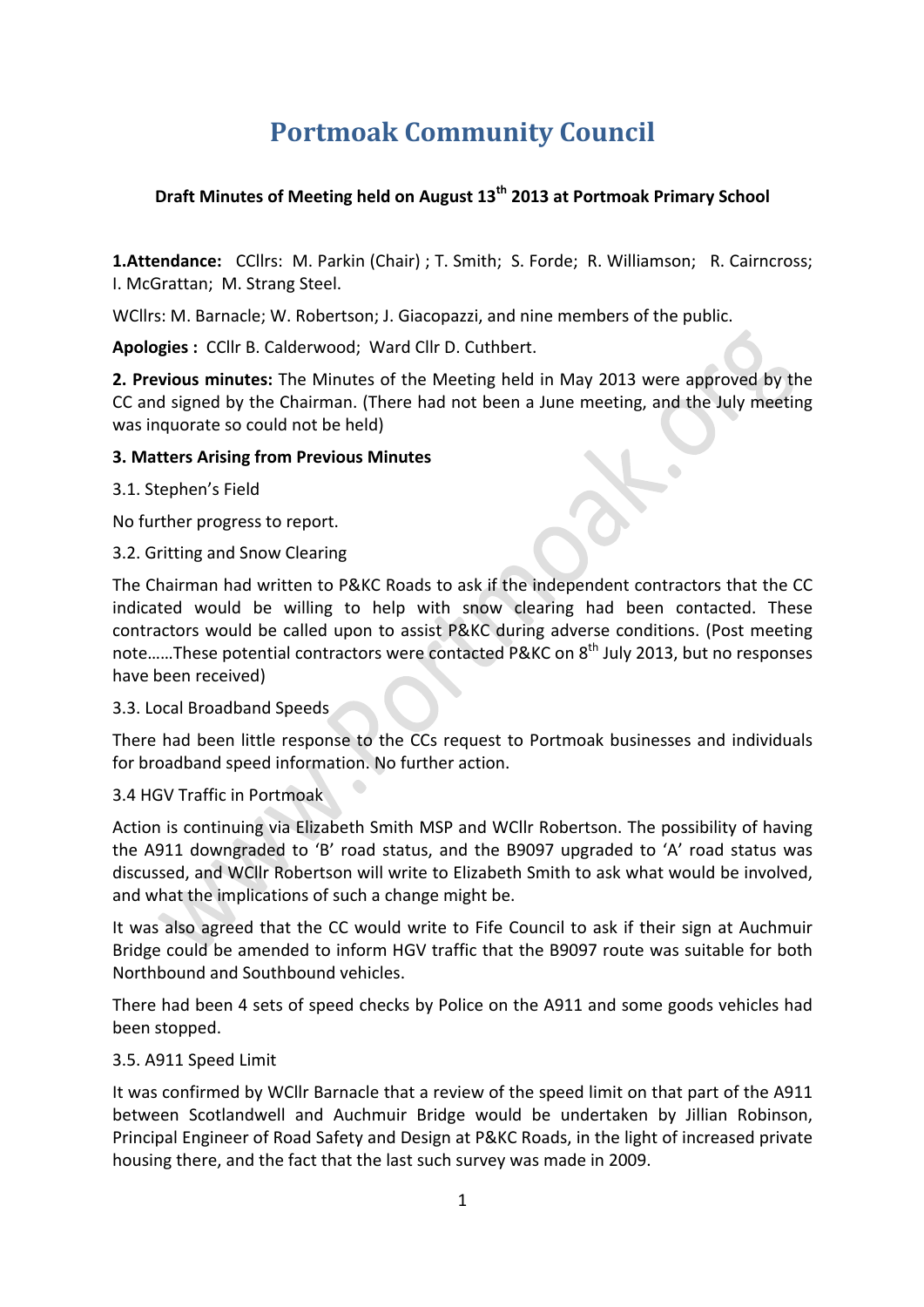#### 3.6. Kinnesswood Bus Shelter

It was noted that the pointing of the external stonework had now been completed.

#### 3.7. Wester Balgedie Bus Shelter

P&KC had offered to replace this wooden shelter with a new low maintenance steel and Perspex type. It was found that the old wooden shelter stands on private ground, and the owners of the ground insisted upon dealing with P&KC themselves. This is now in hand between them. The CC has offered input and help if needed.

#### 3.8. Footpath between Easter and Wester Balgedie

The Chairman had been advised by TRACKS that this project was proceeding satisfactorily, and this was further confirmed by WCllr Robertson.

#### 3.9. Grounds Maintenance

The CC had responded to the P&KC Grounds Maintenance Review, indicating areas where maintenance was considered desirable in the face of proposed cuts. This maintenance appeared to be proceeding, particularly at the important junction of the Wester Balgedie and A911 roads.

The Chairman had also dealt with the issue of chemical over-spraying by P&KC contractors, and this year certain areas would be omitted from the spraying schedule. These include The Cobbles, Back Dykes, Balneathill, and the Church car park.

3.10. 

Car Parking at Scotlandwell

The possibility of constructing a car park from part of the disused curling ponds is still being investigated by CCIIr Calderwood.

#### 3.11. A911 and Wester Balgedie Junction

WCllr Giacopazzi agreed to pursue the issue of signage and an anti-skid road surface at this accident spot, as there had been no action since a February 2013 site meeting about this.

#### 3.12. Free Trees

The CC has applied for a pack of 105 free saplings from the Woodland Trust. Some of these could be used to augment the beech hedge recently planted in Bishop Terrace, where many of those saplings have died. CCllr Forde pointed out that there was ragwort growing in the beech hedge, and that this should be removed as it was officially classified as a noxious weed.

#### **5.0. Reports**

#### 5.01. Police

Unusually, there was no Police presence and no written Report.

#### 5.02. Treasurer

The Treasurer reported a balance of £698.75 in the General Account, and £765.82 in the MBW Account. Total £1,464.57 as at the end of July 2013.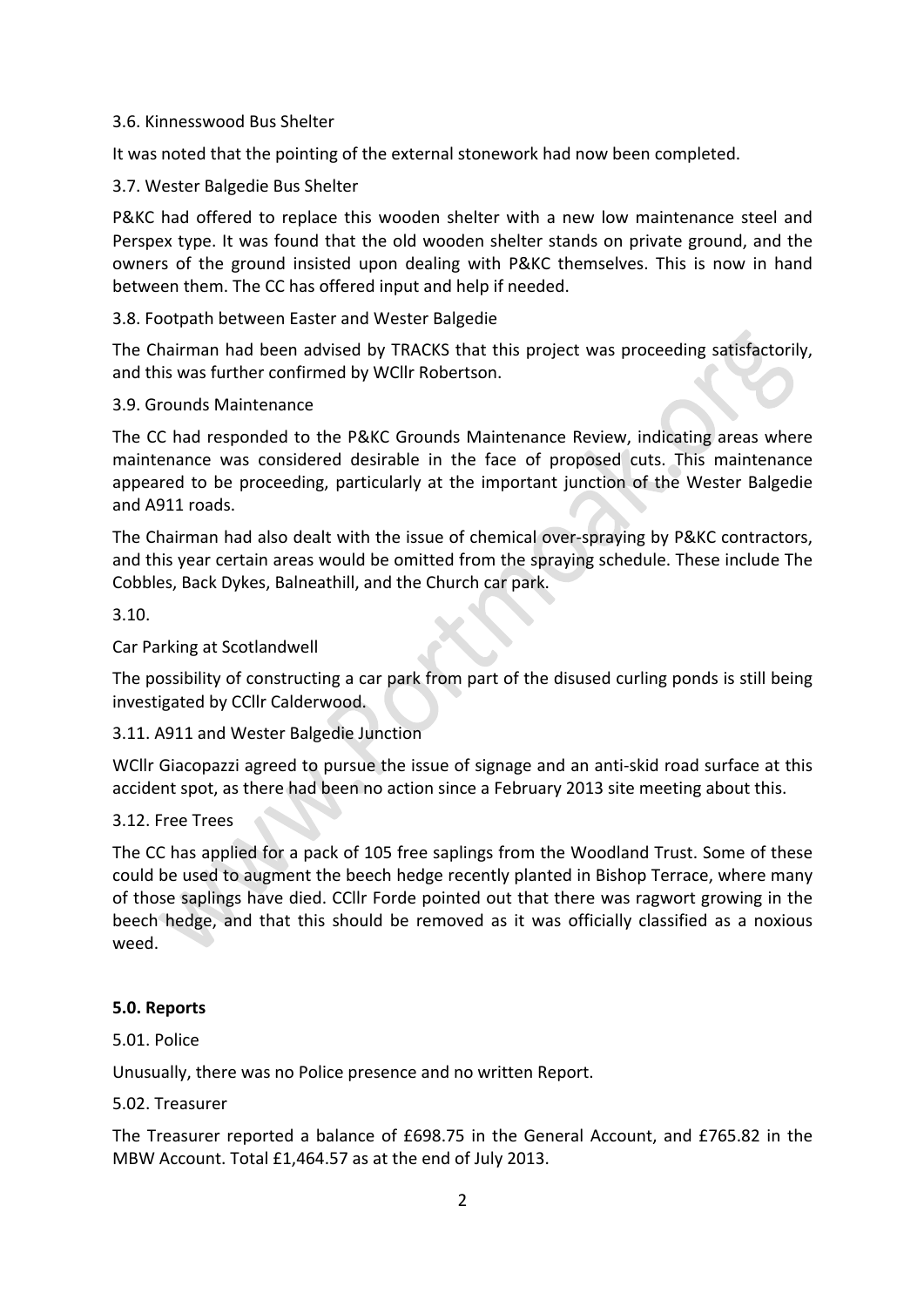## 5.03. Planning

The CC had considered the following two planning applications made to P&KC and had agreed not to make any objection.

13/01097/FLL Erection of storage shed, Vane Farm.

13/00972/FLL Modification of existing consent (13/00552/FLL) and installation of an airsource heat pump, 27 Whitecraigs, Kinnesswood.

The CC had considered a further two planning applications and had agreed to comment, but not to object:

13/00824/FLL Modification of existing consent (08/01509/FLL) (Plot 4) change of house type and parking provisions, Wellside Park, Scotlandwell.

13/00903/FLL Modification of existing consent (10/00134/FLL) (Plot 1) Change of House Type, Land north of Kilmagadwood Cottage.

These four decisions were those of the entire CC.

The CC was currently considering;

13/01391/FLL Alterations, change of use and restoration of former stables and change of cottage to form residential annexe, "Lynallan" Main Street, Kinnesswood.

The CC noted that the Perth and Kinross Local Review Body had determined to uphold the decision to refuse planning permission for a house at Balneathill, Easter Balgedie. (12/01745/IPL)

The CC had received information from a resident that two new buildings appeared to have been erected, possibly without planning permission. These would be investigated.

The CC had previously asked P&KC for the position regarding Planning Consent when a permanent access from a field to a road is constructed by a landowner.

## Developer Contributions

It was noted that a £12,790 developer contribution in respect of the Kilmagadwood site had been paid to P&KC, and that this was intended for use by Portmoak Primary School. The School had previously been alerted to this by the CC in March, but had not taken any action. The Chairman had been in touch with the School again and suggested immediate action including a letter to P&KC. This developer contribution would pay for a proposed library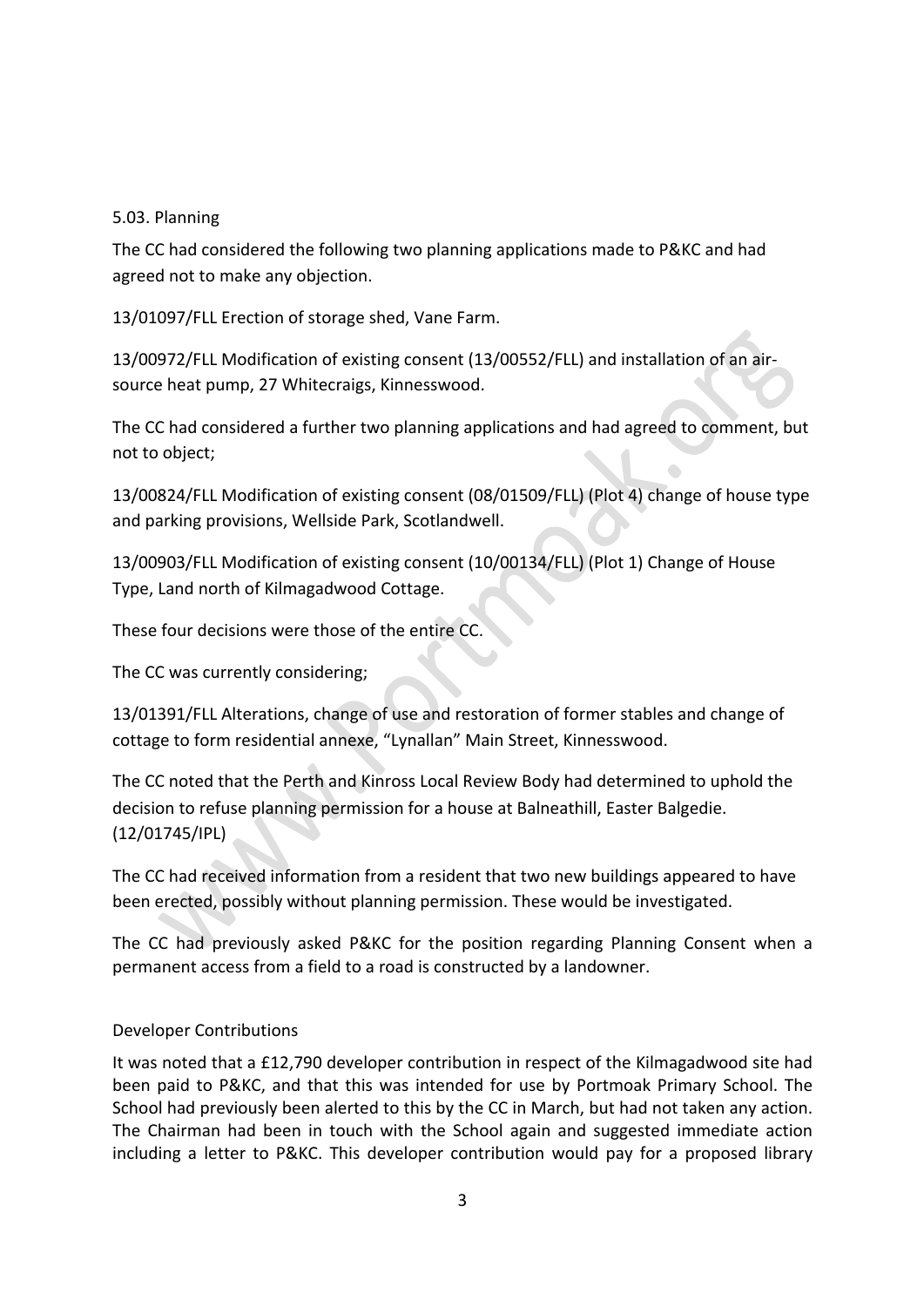extension at the school. As a general comment, WCllr Robertson thought it unlikely that this money would be allocated to anything other than Portmoak School.

It was also noted that the £400 developer contribution in respect of the Wellside Park site had still not materialised. CCllr Cairncross provided WCllr Giacopazzi with the original planning reference dating back to 2008, and he undertook to deal with this. When received, by the CC, this money will be passed on to Scotlandwell in Bloom.

There was a discussion as to the mechanism by which P&KC allocated money from developer contributions to various projects and schemes, and it was agreed that this was not a transparent process.

5.04. Roads

In the absence of CCllr Calderwood due to sudden illness, there was no roads report, but WCllr Barnacle confirmed that Blind Summit signs were to be installed on the B9097, and WCllr Giacopazzi said that replacement reflector warning signs were soon to be installed on the Gullet Bridge.

Thanks were expressed for the considerable amount of white line refreshing that had taken place throughout Portmoak.

WCllr Robertson reminded the CC that if any collapsed drain cover or other defect is causing immediate danger, then this should be reported via e-mail to clarence@pkc.gov.uk or by phoning 01738 625411.

5.05. Paths

A campaign to raise funds for the Michael Bruce Way is currently in progress.

## **6.0. Ward Cllr Reports**

6.01. WCllr Robertson reported that the Community Speedwatch campaign at Crook of Devon had been a success, and that in spite of the Police decision not to extend it to other areas, he had been sufficiently encouraged by the public response to try to resurrect it, as there were residents of many Kinross-shire communities willing to take part.

Portmoak CC had previously expressed an interest, and WCIIr Robertson would therefore advise us of his progress.

WCllr Robertson also reported that there had been various delays to the completion of the Loch Leven Heritage Trail, but that it would be complete from Loch Leven Mills to Vane Farm by early 2014. Many stages had been delayed by natural events, such as the arrival of geese.

6.02. WCllr Giacopazzi had previously reported on the Gullet Bridge, and also reported that the B9097 road was currently being resurfaced.

6.03. WCllr Barnacle reported that the Well Inn at Scotlandwell was to host a mini glass recycling plant.

He also indicated that while road verges and junctions would only receive an annual cut, these would be monitored for extra cuts, particularly if sight lines were impeded, and there would be a squad for emergencies. The CC was encouraged to provide a note of particularly vulnerable junctions, so that P&KC could monitor these.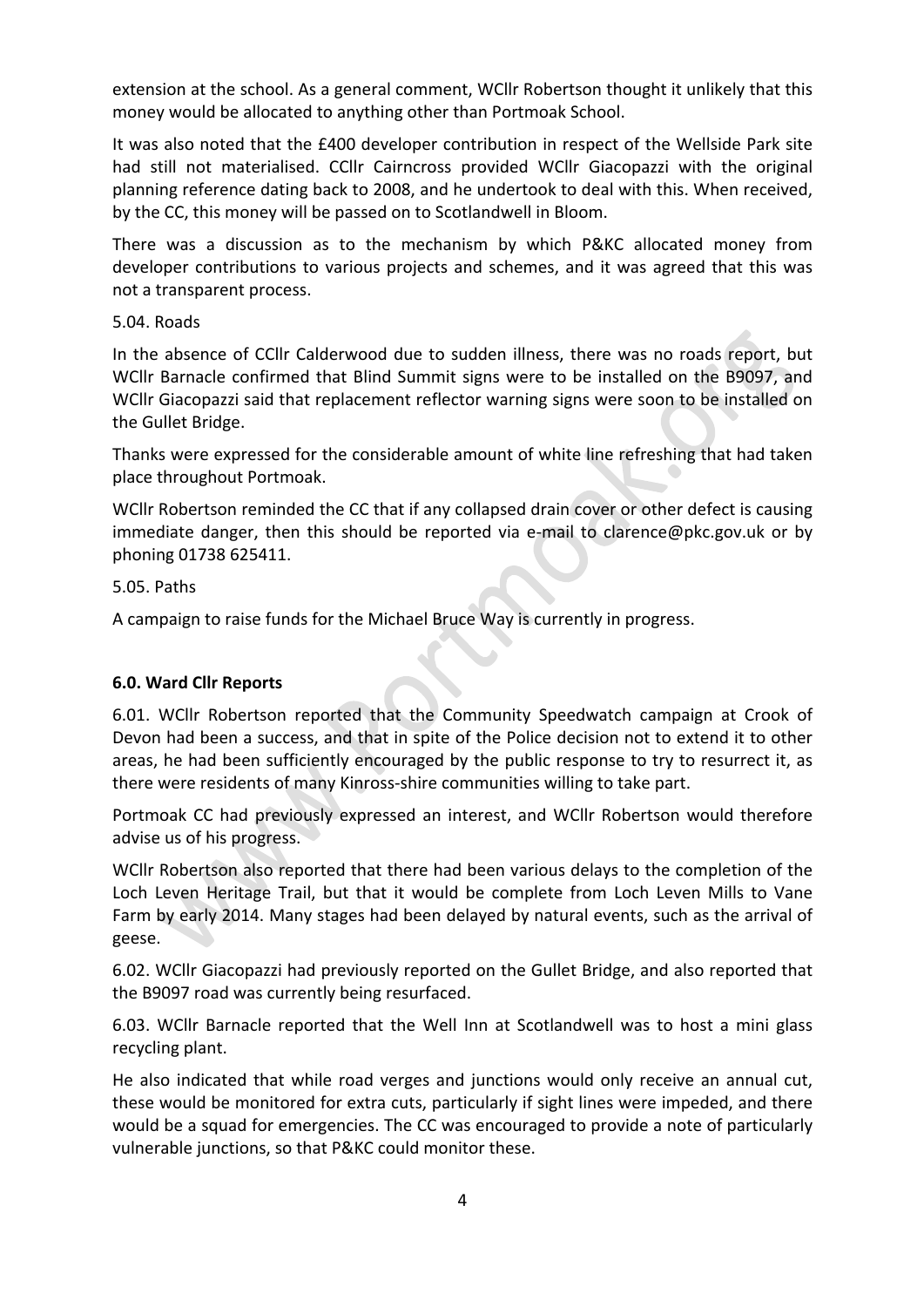WCllr Barnacle also pointed out that until the new Local Development Plan was formally adopted, the AGLV definition still existed, and had to be considered in planning applications.

#### **7.0. AOCB**

#### *Outh Muir Windfarm*

It was agreed that the CC would consider whether to comment on this Fife development in the light of full information, and after studying the implications for Portmoak. It was noted that the CC had been encouraged by P&KC to comment to Fife Council if thought appropriate, as this development is near the Fife / Portmoak border

#### *Replacement for the AGLV policy*

It was considered that the potential abandonment of AGLVs in the new draft Local Development Plan (LDP) was a retrograde step, and that a replacement policy should be created to afford protection for areas of outstanding natural beauty, such as the Loch Leven Basin and surrounding area.

A representative of the Kinross-shire Civic Trust pointed out that Policy 17 of the existing LDP – no windfarms on ridge lines – was still in place.

Various contributors suggested that Portmoak and other Kinross-shire Community Councils should press for the creation of a National Scenic Area, to embrace the Loch Leven basin, and that we should involve SNH and the Kinross-shire Community Council Network (KCCN) in this by arranging an early meeting. A resident suggested a campaign to create a groundswell of public opinion for the creation of a National Scenic Area.

#### *Newhall Cottages*

A resident of Newhall Cottages wished to outline the various negotiations between themselves and TRACKS and the RSPB, in connection with progress concerning screening and other matters involved with the Heritage Trail, as it passes to the rear of their properties.

The Chairman decided that the detail and nature of these negotiations were not matters for the CC, but that he and WCllr Robertson, and perhaps another member of the CC, would be pleased to meet with all parties to assist negotiations concerning matters of fact relating to planning consents and other issues.

## *Build-Outs*

A resident expressed his concern that the build-outs, installed on the A911 to reduce traffic speed in Kinnesswood and Scotlandwell, might cause more accidents than they were preventing, and could present a danger to traffic colliding with them, and that a survey of present traffic speeds and potential risks should be undertaken, as the last survey had been completed only shortly after the build-outs had been installed. The Chairman agreed to consult with P&KC Roads to discuss how an evaluation of present traffic speeds and accidents that might be caused by the build-outs could be adequately undertaken, and how any remedial action indicated by these results could be implemented.